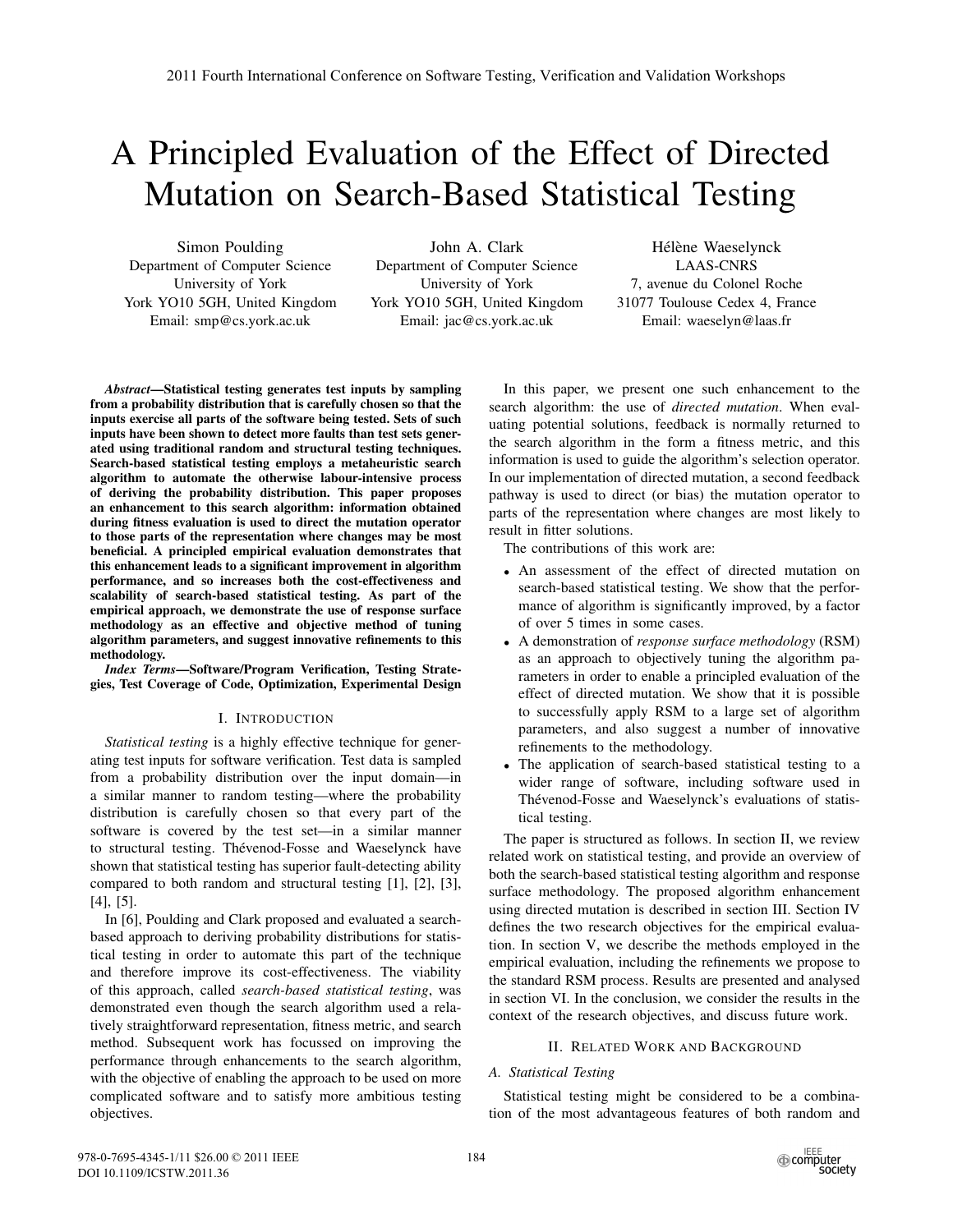structural testing. As for random testing, statistical testing generates test inputs stochastically according to a probability distribution over the inputs of the software. A significant advantage is that it is straightforward, and therefore cheap, to create test inputs in this way. However, random testing typically uses a probability distribution that is either uniform all inputs have the same chance of being chosen—or based on the operational profile of the system. Using either of these distributions can mean that since some parts of the software are very rarely executed by the test set, some faults may not be detected. To avoid this disadvantage, statistical testing uses more sophisticated input probability distributions that ensure every part of the code is executed 'reasonably often'. The specification of 'reasonably often' is expressed as an *adequacy criterion* similar to those employed by structural testing, defining both a set of structural elements (e.g., paths, statements or branches) and a constraint on how frequently these elements are executed. For example, the test engineer may specify that every branch must have a probability of at least 0.1 of being executed by a single test input. We will refer to distributions satisfying the adequacy criterion as *adequate distributions*, and the constraint on the frequency of executing a branch (0.1 in the previous example) as the *probability lower bound*.

Given an adequate distribution, the test engineer can calculate the test set size that ensures that (with high likelihood) every branch is executed at least once by the test set: an example of this calculation is given in [7]. Thus, it is beneficial to specify a high value for the probability lower bound in order to ensure that the test size is small and therefore that the testing is cheap to perform. Alternatively, given the imperfect relationship between software coverage and faultdetecting ability, the test engineer may choose to use a larger test set that executes each branch *multiple* times rather than only once, with the objective of detecting more faults. Using statistical testing, there is little additional effort in sampling more test inputs for these larger test sets once an adequate distribution has been derived<sup>1</sup>. In contrast, many structural test data generation techniques would require substantial additional effort to generate the larger number of distinct test inputs required.

Thévenod-Fosse and Waeselynck investigated the efficacy of the approach using adequacy criteria based on the software's structure [2], [3], [4], [5]; and based on a functional specification expressed in terms of an executable model [3]. The results of these investigations demonstrated that statistical testing detects more faults than random testing, and that test sets generated using statistical testing that executed each structural element multiple times detected more faults than minimal tests sets generated by traditional structural testing.

In some cases, adequate distributions could be derived using static analysis of the software. However, for larger software and to meet stronger adequacy criteria, it was necessary to derive a distribution using a manual approach: the software was run using a sample of test inputs derived from a candidate distribution and the distribution was modified based on the coverage elements executed. While effective, this approach is costly and is impractical for large software. It is this limitation that motivated the use of automated search to derive adequate distributions.

# *B. Search-Based Statistical Testing*

In [6], Poulding and Clark demonstrated that a relatively straightforward search algorithm was a viable approach for deriving adequate probability distributions for statistical testing. Since the search algorithm proposed in this paper is an enhancement to that algorithm, we summarise the key features as follows:

*1) Representation:* For the *software under test* (SUTs) considered in this work, the test inputs are the arguments to a function. In general, we cannot treat each argument independently since they will interact with each other in the code. Therefore a joint (multivariate) distribution is necessary, and a Bayesian network is used to represent such a distribution.

A Bayesian network is a directed acyclic graph, and in our representation each node corresponds to the probability distribution of one SUT argument. We partition the input domain of the argument into a number of contiguous bins and assign a probability to each bin. When we sample a value for the argument, a bin is picked according to the bin probabilities, and then the argument value is chosen from within the bin according to a uniform distribution.

For example, consider a SUT with three floating point arguments:  $a, b$ , and  $c$ . If the valid domain of  $a$  is [3.5, 8.0), this might be split into three bins: [3.5, 5.921), [5.921, 7.508), and [7.508, 8.0), with probabilities 0.055, 0.7014, and 0.244 respectively. When a value is sampled for  $a$ , one of these three bins, say [7.508, 8.0), is chosen at random according to the probabilities, and then the input for  $a$  is chosen according to a uniform distribution over the interval [7.508, 8.0).

Interactions between arguments are expressed as directed edges between nodes in the Bayesian network: such edges indicate that the probability distribution of the child argument is conditionally dependent on the values taken by the parent argument(s). In our representation, this conditionality is defined in terms of bins rather than the actual values. For example, a directed edge from  $a$  to  $c$  would indicate that argument  $c$  is conditionally dependent on the argument  $a$ , and so we would store three different sets of probabilities for the bins of  $c$ : one for each of the three bins of  $a$ . When we sample from the network, we first choose a bin for  $a$  as discussed above, and then this choice determines which of the three sets of probabilities we use to select a bin for  $c$ .

*2) Fitness Metric:* The fitness metric we use is an estimate of the probability lower bound achieved by the candidate probability distribution. To obtain this estimate, we sample a number,  $K$ , of inputs from the distribution, and use them to run an instrumented version of the SUT that identifies the structural elements (such as branches) executed by each input.

<sup>1</sup>There is, of course, additional effort in deriving predicted test *outputs* for the test cases and running the test cases themselves, but this is the same regardless of the method of deriving the test inputs.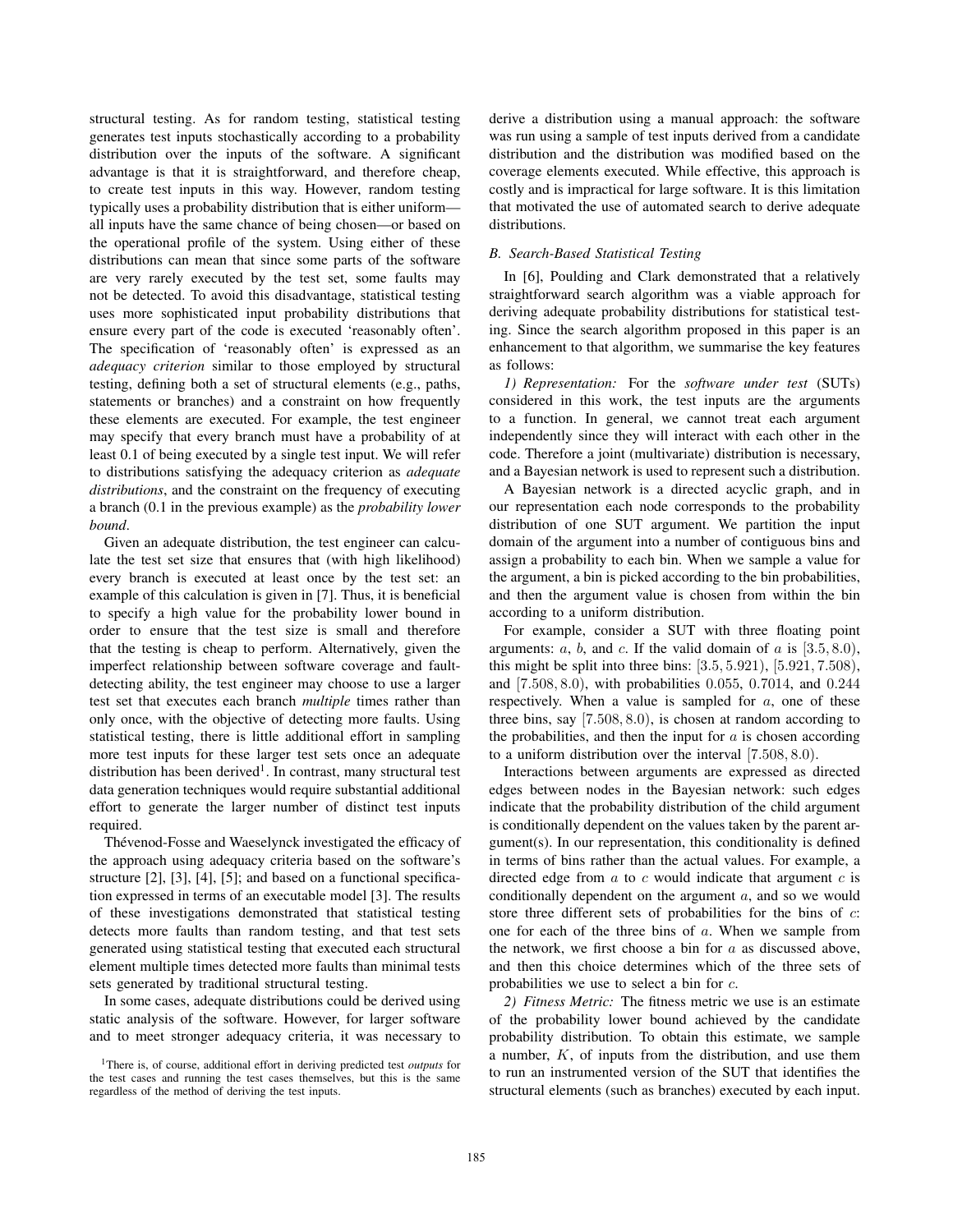If the set of structural elements is C, and for each  $c \in C$ ,  $e_{c,i}$ is an indicator variable set to  $1$  if  $c$  is executed one or more times by the  $i<sup>th</sup>$  input, and set to 0 otherwise, then the fitness is calculated as:

$$
f = \frac{1}{K} \min_{c \in C} \left( \sum_{i=1}^{K} e_{c;i} \right)
$$
 (1)

Since this estimate is obtained using a random sample of finite size from the probability distribution, it is unavoidably noisy: it provides only an approximation to the actual probability lower bound, and repeated evaluations of the same candidate probability distribution will return slightly different fitness values.

*3) Search Method:* The search method used is stochastic hill climbing. The initial candidate probability distribution is a uniform distribution over the input domain. At each subsequent iteration, a random sample of neighbours, size  $m$ , of the current candidate probability distribution is evaluated. These neighbours are each formed by a single mutation to the current distribution using one of the following mutation operators:

- $M_{\text{add}}$  adding an edge between two nodes in the Bayesian network (so long as it does not become cyclic);
- $M_{\text{rem}}$  removing an edge;
- $M_{\text{len}}$  multiplying or dividing the length of a bin interval by a fixed value,  $\rho_{len}$ ;
- $M_{\rm sol}$  splitting a bin into two equally-sized bins;
- $M_{\text{ioi}}$  joining two adjacent bins;
- $M<sub>prb</sub>$  multiplying or dividing the probability of a bin by a fixed value,  $\rho_{\text{prb}}$ .

Any change to bin lengths or probabilities is followed by renormalisation so that the bin lengths sum to the length of the input domain, and the bin probabilities sum to 1.

Each of these mutation operators has an associated weight,  $w_{add}$  etc., that applies to every valid mutation of that type. For example, if there are 49 bins, then there are 49 different possible  $M_{spl}$  mutations possible, and each has a weight  $w_{spl}$ . The weight is the relative probability that this is the single mutation that is used to create a neighbour for the current candidate distribution.

If the most fit of the neighbours has a better fitness than the current candidate probability distribution, then that neighbour becomes the current candidate. The search is terminated when the fitness of a candidate distribution reaches the target value.

#### *C. Response Surface Methodology*

Search performance is often highly dependent on the settings of the algorithm's parameters. At some parameter settings our proposed directed mutation enhancement might perform better than the original algorithm, while at others it may perform worse. To enable a principled comparison of the two algorithms—with and without directed mutation—we must decide how to set the parameters, and we choose here to compare the algorithms with their parameters set to ensure near-optimal performance. This is consistent with how the algorithms would be used in practice: either automatically, or set by the test engineer, the parameters of the search algorithm would adjusted to suit the SUT. One long-term objective of our research is to understand how effective parameter settings can be derived automatically from the characteristics of the SUT, but in the absence of this understanding, we must tune the algorithm parameters empirically for the purpose of our evaluation here.

A number of sophisticated parameter tuning approaches exist. Since the tuning of parameters is itself an optimisation problem, one approach is to apply evolutionary search algorithms to the parameters, resulting in *meta-evolutionary algorithms*. For example, Grefenstette uses one genetic algorithm to tune the control parameters of another [8]. Other approaches apply design of experiments (DoE) techniques to derive an approximate model of how the algorithm performance depends on parameter settings, and predict optimal parameters using this model. This technique has been applied to the parameters of ant colony systems [9], and genetic programming [10]. Tsai, Chou and Liu describe an approach that combines a genetic algorithm with the Taguchi method, a technique that shares some of the characteristics of DoE [11].

We choose to tune the algorithm parameters using *response surface methodology* (RSM), an approach based on DoE techniques. RSM is used to efficiently optimise industrial processes [12], but has only occasionally been applied to software; one of the few examples is the optimisation of wireless protocol parameters [13]. Our decision to use RSM was based on a belief that would require few subjective decisions and so would contribute to a fair comparison of the algorithms.

In this section, we do not attempt to fully describe the details of RSM as there are a number of excellent texts on the subject, such as Myers [12] and Montgomery [14]. Instead, we provide an overview of the standard RSM approach and later, in section V-C, discuss some innovative refinements that we applied for the empirical work in this paper.

If we consider the settings of the algorithm parameters as defining the coordinates on a surface whose height represents the response (in our case, the performance) of the algorithm, we can envisage a *response surface* that is analogous to a fitness landscape. (However the response surface, here relating to algorithm performance, should not be confused with the fitness landscape of candidate probability distributions that is discussed in section III.) RSM assumes that the optimum point on this surface can be reached by hill-climbing and uses traditional DoE techniques—factorial designs and regression analysis—to locate it.

In RSM the coordinates of the response surface are typically *coded* values that normally lie in the range  $[-1, 1]$ : this is for convenience and to avoid inaccuracies than can arise in the analysis techniques when parameters differ greatly in magnitude. Therefore the actual parameters, which we denote  $x_i$ , are linearly mapped to coded parameters,  $x_i^*$ , so that  $-1$ and 1 represent the extremes of a 'reasonable' range for the parameter. Although deciding what constitutes 'reasonable' ranges for parameters is somewhat arbitrary, it does *not* place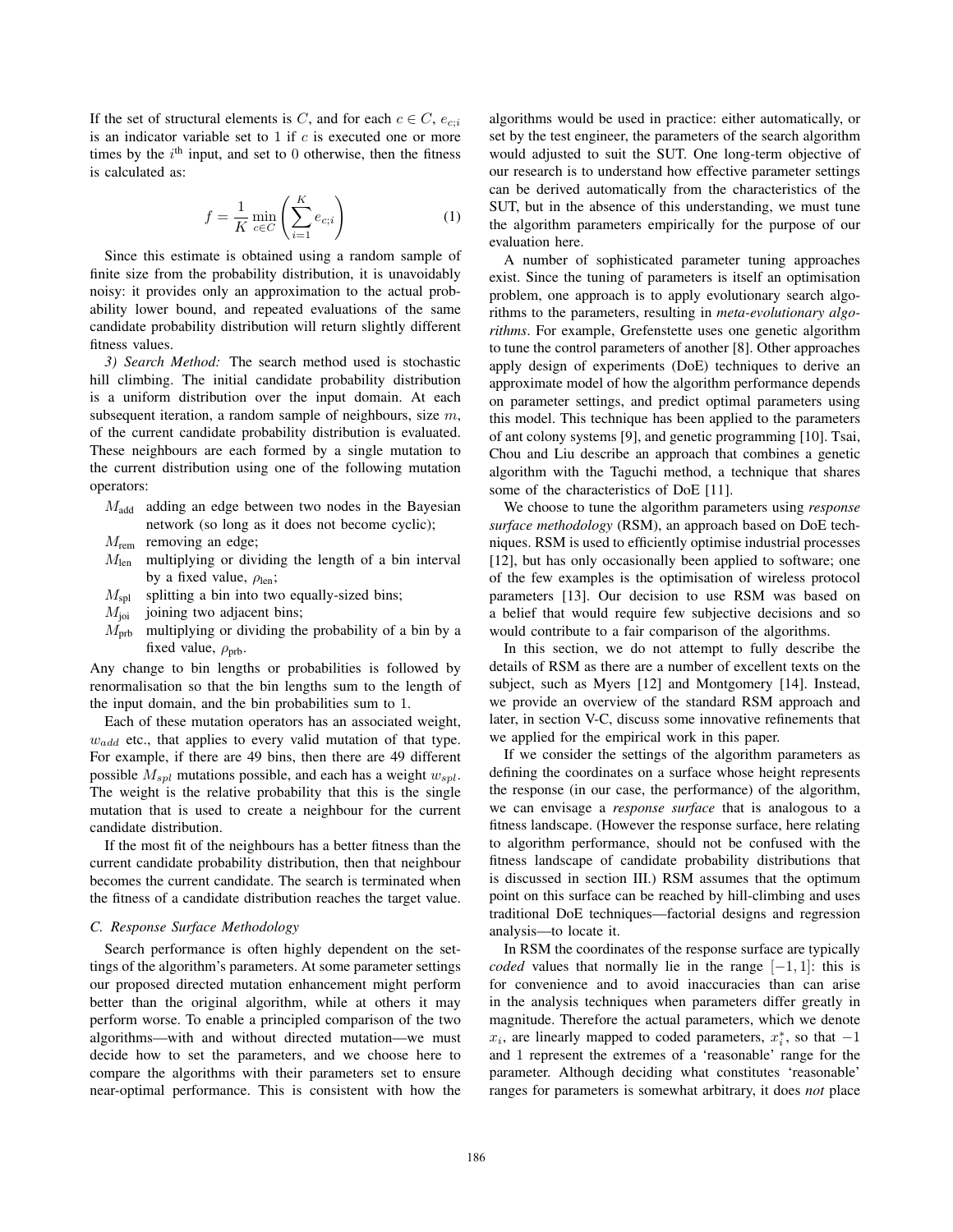constraints on the parameters: the coded parameters can take values outside the interval  $[-1, 1]$ .

A starting point is chosen for the hill climb on the response surface, such as the origin (coded parameter values all zero). In the first RSM phase, a set of points is chosen in a small region around this starting point; often the points are chosen according to factorial or central composite designs. The algorithm is run at the points defined by the design, and the response,  $y$ , of the algorithm is measured. The responses are used to fit a first-order linear of the following form using regression analysis:

$$
Y = \beta_0 + \sum_{i=1} \beta_i x_i^* + \epsilon \tag{2}
$$

where Y is a random variable representing the response,  $x_i^*$ are the coded algorithm parameters,  $\beta_0$  and the  $\beta_i$  are model parameters estimated by regression analysis, and  $\epsilon$  is a 'noise' or 'error' term that accounts for the variance in the algorithm response. (In the case of the algorithms considered in this paper, the variance is entirely due to their stochastic nature: i.e., running the algorithm with the same parameters, but different seeds to the pseudo-random number generator, will lead to different responses.)

Since the region sampled around the starting point is small, a linear model gives a reasonable approximation of the surface at this point, and the vector  $\vec{d} = (\hat{\beta_1}, \hat{\beta_2}, \ldots)$  gives an estimate of the direction of the steepest slope. This direction should point towards the top of the hill, i.e., the optimum parameter settings.

In the second phase, a path in the direction of this vector is followed, and at regular intervals along the path, experiments are run to measure algorithm response until no further improvement is detected.

The slope vector is only an estimate, and the further away from our starting point, the less accurate it will be at indicating the direction of the optimum. Therefore, we are unlikely to have reached the optimum on the surface, but, conceptually, we will be on a ridge to one side of the summit of the hill. For this reason, we treat the point at which no further improvement is possible along the path as a new starting point, and repeat phases 1 and 2. This iterative process is repeated a predefined number of times, or until regression analysis suggests the linear model is a poor fit owing to curvature in the surface which is indicative of reaching the summit of the hill. At this point, a second-order model may be fitted in order to accurately estimate the optimum point on the surface.

#### III. DIRECTED MUTATION

Using the existing algorithm used by search-based statistical testing, we observed that—especially at the start of the search—some structural elements may only very rarely be executed by candidate distributions, and so the fitness metrics are very close, or equal, to zero. Since the fitness metric is noisy, even if a candidate distributions does, by chance, execute one of these rare structural elements, it may not on subsequent evaluations. Thus the fitness landscape is

essentially 'flat' in this region and provides very little guidance to the search algorithm. We speculate that the algorithm can spend many iterations performing a random walk on this flat region before locating a region that has a gradient which can guide the search towards a solution.

Our proposed solution is to more effectively utilise the 'chance' executions of the most rarely executed structural elements through the use of *directed mutation*. During the fitness evaluation, we keep track of the bins in our Bayesian network representation that gave rise to inputs that executed the least executed element(s), and we use this information to increase the probability of mutations to these bins (and correspondingly decrease the probability of mutating other bins). The effect is that sampling the neighbourhood around the current candidate distribution is now biased towards neighbours that may be expect to change (ideally, but not necessarily, increase) the frequency of executing the least-exercised structural element.

A similar concept of directed (or targeted) mutation operators has been applied, for example, to the construction of timetables using memetic algorithms [15], [16]. In these studies, the mutation operator is directed towards those parts of the representation that have the potential to resolve violations of timetabling constraints in the current individual. The infected genes evolutionary algorithm (igEA) of Tavares et al. is a generalisation of this approach: information from phenotypic evaluation is used to 'protect' desirable genes in the representation from variation by mutation and crossover [17].

Directed mutation is distinct from *adaptive mutation*. In most forms of adaptive mutation (such as those discussed in [18]), the *overall* mutation rate is modified—over time, based on the recent changes in fitness, or by self-adaption as part of the representation—but the mutation operator itself is unchanged. In the *directed mutation* proposed here, the overall mutation rate is unchanged; instead the mutation operator is dynamically modified in order to bias mutations towards particular parts of the representation.

To implement directed mutation, we create three 'mutation groups' formed using the mutation operators described in section II-B3:

- $G_{\text{edge}}$  consists of the operators that modify edges in the Bayesian network:  $M_{\text{add}}$  and  $M_{\text{rem}}$ ;
- $G<sub>bins</sub>$  consists of the remaining operators that modify bins directly:  $M_{\text{len}}$ ,  $M_{\text{spl}}$ ,  $M_{\text{ioi}}$ , and  $M_{\text{prb}}$ , and applies to *all* bins;
- $G<sub>dict</sub>$  consists of the same bin-modifying operators as bins, but applies them *only* to bins that contributed input vectors that executed the least-exercised structural element.

It is the last group,  $G<sub>det</sub>$ , that implements directed mutation: the rate at which bins related to the least-exercised structural element are mutated is enhanced compared to other bins.

Each of the groups also has an associated weight,  $w_{\text{edge}}$ etc. When randomly choosing a mutation, the first step is to select one of the mutation groups at random according to the group weights. A mutation is then selected from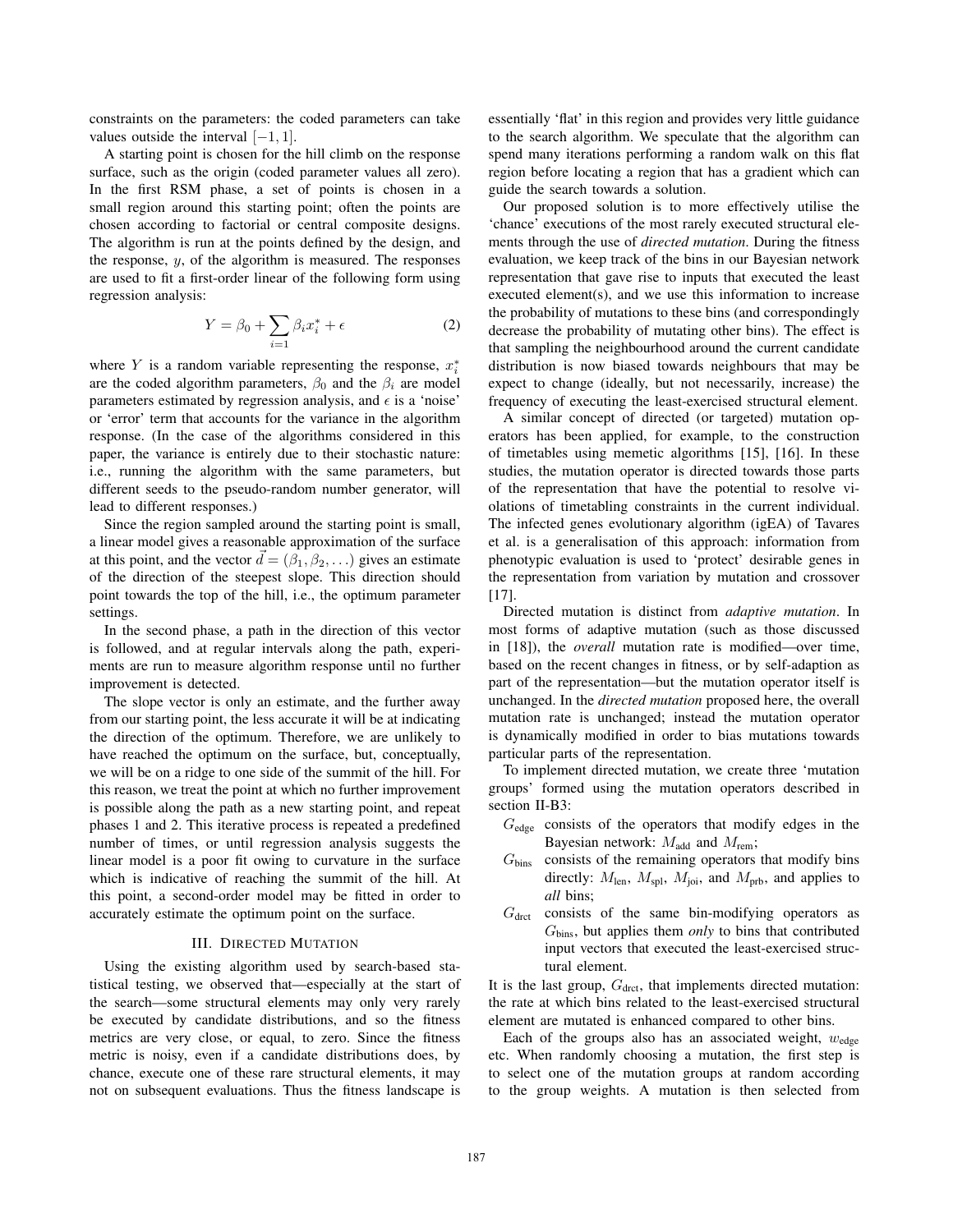within that group using the process described in section II-B3. Without this group weighting mechanism, we speculate that for representations with many bins, the number of directed mutations will be very few compared to the number of regular mutations and any benefit from directed mutation would be lost. The initial selection by mutation group weight, regardless of the number of individual mutation operations within the group, ensures that direct mutation occurs at a rate that is independent of the number of bins.

# IV. RESEARCH OBJECTIVES

# *A. Evaluation of Directed Mutation*

Our first objective is to evaluate whether directed mutation, as described in section III, enables improved algorithm performance. Since the execution of the instrumented SUT accounts for most of the algorithm run time, we test the following hypothesis: the use of directed mutation results in an algorithm that, on average, requires fewer executions of the instrumented SUT in order to derive an adequate probability distribution.

We will assess this hypothesis by empirically comparing the performance of the search algorithms without the directed mutation group,  $G<sub>drct</sub>$ , to the performance of the algorithm with this mutation group, on a range of SUTs. We will denote these algorithms as DM- and DM+ respectively. (DM- is broadly equivalent, though not identical, to the algorithm used for the empirical work in [6], and which is summarised in section II-B3.)

#### *B. Evaluation of RSM*

Our second objective is to evaluate response surface methodology as a mechanism for tuning algorithm parameters. We set no formal hypothesis for this objective, and instead we will reflect on our experience of using RSM in terms of its effectiveness, efficiency, and objectivity.

## V. EMPIRICAL METHOD

## *A. Software Under Test*

We compare algorithm performance on four very different C functions<sup>2</sup> for which finding adequate probability distributions is non-trivial. Two of the SUTs, bestMove and nsichneu, are real-world software used in the empirical work of [6]. To ensure a greater variety of SUT characteristics, two additional real-world SUTs, cArcsin and FCT3, are considered.

bestMove: This function determines the next move for a player in a tic-tac-toe (noughts-and-crosses) game when given the current board position. It is adapted from a demo applet on Sun's Java website [19]. The execution of certain structural elements occurs only when, for example, a valid winning position is passed to the function. Such winning positions are relatively rare and are not located near one another in the input domain, and so we suspect an adequate probability distribution is particularly difficult to derive.

TABLE I SUT CHARACTERISTICS

| SUT                                 | bestMove           | nsichneu           | cArcsin  | FCT3               |  |
|-------------------------------------|--------------------|--------------------|----------|--------------------|--|
| lines of code                       | 89                 | 1967               | 70       | 135                |  |
| input arguments                     |                    | 11                 | 3        |                    |  |
| domain cardinality                  | $2.62\times10^{5}$ | $3.40\times10^{6}$ | $\infty$ | $6.71\times10^{7}$ |  |
| loops                               |                    |                    | 0        |                    |  |
| structural elements                 | 42                 | 490                | 18       | 19                 |  |
| target fitness, $f_{\text{target}}$ | 0.112              | 0.028              | 0.12     | 0.05               |  |

nsichneu: This function consists of automatically generated code that implements a Petri net. It is part of a widely-used suite of benchmark programs used in worst-case execution time research [20]. We suspect that the large number of conditional statements and the data-flow between them makes this SUT difficult for search-based statistical testing.

cArcsin: This function returns the arcsin of a complex number. This function is adapted from the GNU Scientific Library [21]. The arguments to the function are the real and imaginary parts of the complex number, and are passed as doubleprecision floating point numbers. Even though we restrict the domain of the these arguments to the semi-open interval  $[-10, 10)$ , the cardinality of the domain is effectively infinite. The function behaves very differently when the imaginary argument is zero, and since the chance of this occurring during random sampling from the floating point interval  $[-10, 10)$  is effectively zero, we introduce a third Boolean-valued argument for testing purposes that sets the imaginary argument to zero.

FCT3: This function was used by Thévenod-Fosse, Waeselynck and Crouzet in their evaluation of the fault-detecting ability of statistical testing compared to traditional random and structural testing approaches [7]. It is used as part of a nuclear reactor safety shutdown system.

Characteristics of these SUTs are shown in table I. In all four cases, we specify the adequacy criterion in terms of branches, so the number of structural elements is the number of conditional branches in the code. The table also shows the target fitness, i.e., the minimum chance of executing a structural element with an input vector sampled at random from the input distribution. These fitnesses are 80% of the target values used in [6], which themselves are slightly less than the maximum probability lower bounds that can be achieved for each SUT. This lower target is motivated by the observation made in [6] that very good fault-detecting ability can be achieved using distributions whose fitnesses are close to, but not at, the optimal value.

#### *B. Algorithm Parameters*

The parameters tuned using RSM are listed in table II, together with the initial (untuned) parameter value and the 'reasonable' range used to derive the coded parameter values (as described in section II-C). Parameter  $x_{10}$  applies only to the DM+ algorithm.

The meanings of these parameters are discussed in sections II-B3 and III. The mutation weight parameters are not

<sup>&</sup>lt;sup>2</sup>The source code of three of these SUTs is available from: www-users.cs. york.ac.uk/smp/supplemental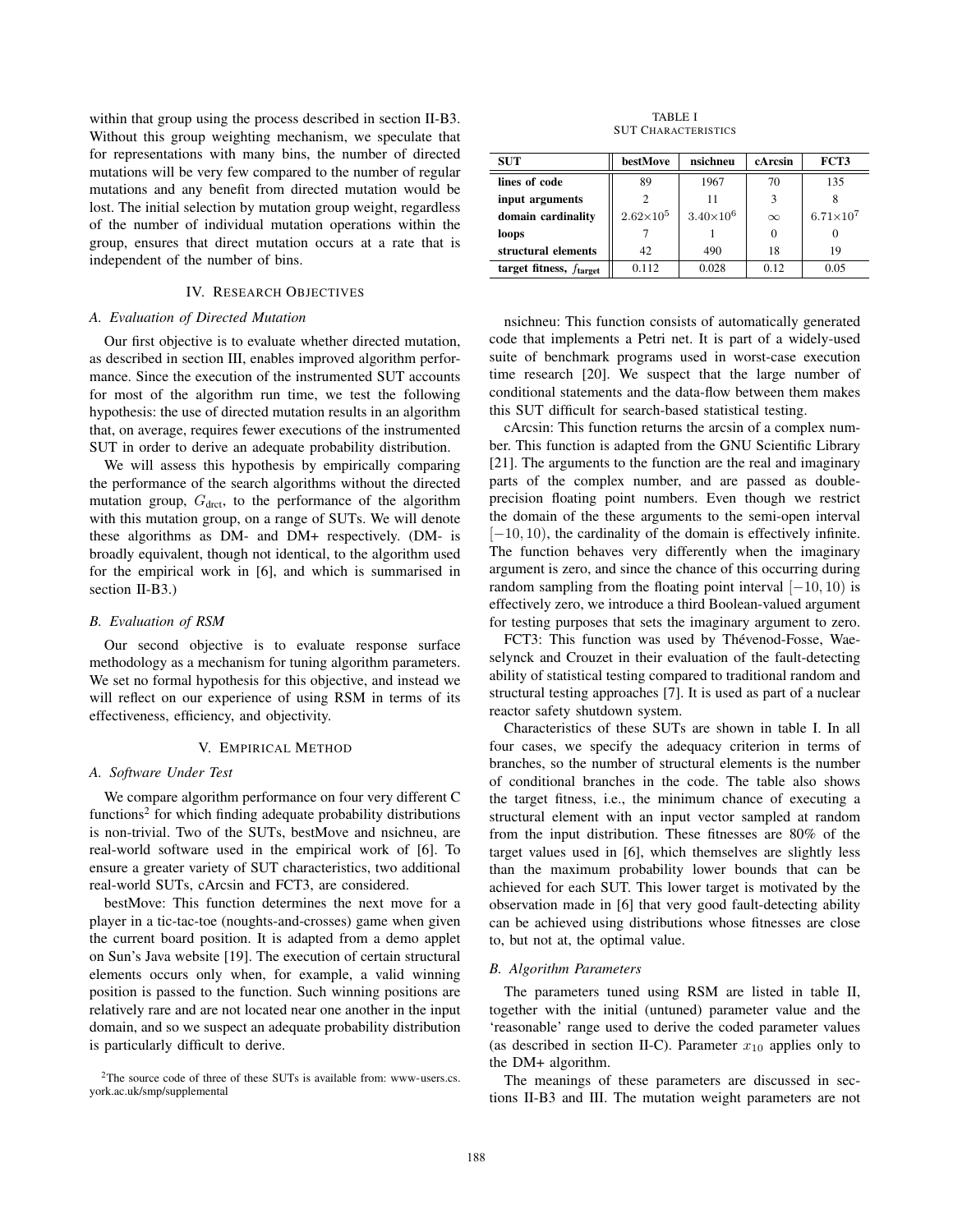independent of one another since they indicate the *relative* probability of making these mutations. We accommodate this by fixing the weights  $w_{\text{add}}$ ,  $w_{\text{prb}}$ , and  $w_{\text{edge}}$ , and expressing the other weight parameters in terms of these fixed values.

For many of the parameters, the natural logarithm of the parameter is the value that is tuned using RSM. Preliminary experimentation suggested that optimal values for these parameters might differ by orders of magnitudes across different SUTs and so using the logarithm of the parameter value proved not only to be convenient, but we suspect enabled optimal regions in the parameter space to be reached more quickly as linear changes to the log parameters represented multiplicative changes to the actual parameters. For clarity, the initial value and reasonable range shown in table II are the values prior to taking the logarithm. (It is the conversion back from rounded logarithmic values that result in the seemingly arbitrary values in the table.)

Given this large number of parameters, the first step of RSM is normally to 'screen' the parameters so that only those that have the greatest effect on the response are subsequently tuned. We attempted screening using analysis of variance (ANOVA) but found that the stochastic variance of the algorithm led to unreliable results. For this reason, we decided to forego screening, and apply RSM to all the parameters listed in table II.

There are a small number of additional algorithm parameters that we choose not to tune. These parameters place 'sensible' limits on the algorithm actions, such as maximum number of bins for an argument and the minimum length of a bin. Preliminary experimentation suggested that so long as these limits are not unnecessarily restrictive, these parameter values have little effect on algorithm performance, presumably because they are only applied in exceptional circumstances.

#### *C. Response Surface Methodology*

This section describes the specific implementation of RSM used for the empirical work, including a number of innovative refinements. Many of the specific choices we made, such as the number of algorithm runs at design points, the upper limit on the number of SUT executions, and the size of steps along the path of steepest slope, are based on experience gained from preliminary experimentation. The standard RSM process is described in section II-C.

*Phase 1 - Estimating Steepest Slope:* Our starting point for the RSM hill-climb was the origin in the coded parameter space (the actual parameter values at this point are shown in table II), and we used a 128 point fractional factorial design of at least resolution IV (meaning that the model coefficients of the first-order linear model are not confounded by any second or third-order interactions) at distances of  $\pm 0.1$  from this starting point. This gave the acceptable results given the relatively large stochastic variance in the algorithm performance. The algorithm was run once at each design point; we will describe each such run as a *trial*.

Our response metric was based on the number of executions of the instrumented SUT required by the algorithm to derive an

adequate distribution. However, to prevent excessively longrunning trials, we terminated the algorithm when a sensible upper limit on the number of executions was reached, and this limit was set for each SUT so that only a small proportion of trials were terminated in this way. So that we can continue make use of the information provided by these terminated trials, we define the following response metric:

$$
y = \log(n_{\text{exec}} \times \frac{f_{\text{target}}}{f_{\text{best}}})
$$
 (3)

where  $n_{\text{exec}}$  is the number of executions performed when the algorithm terminated,  $f_{\text{target}}$  is the target fitness for candidate distribution, and  $f_{\text{best}}$  is the best fitness achieved over the course of the algorithm run calculated according to (1). The effect of this metric is that if the algorithm completes and an adequate distribution was found (i.e., the target fitness was achieved), then the response,  $y$ , is based on only the number of executions since  $f_{\text{target}}/f_{\text{best}} = 1$ . However, if the algorithm terminated because the upper limit on the number of executions was reached, then the number of executions is increased by a proportion dependent on how close the algorithm was to achieving the target fitness.

We found that the stochastic variance in the algorithm performance was proportional to the performance itself. For this reason, we apply the natural logarithm in equation (3) when calculating the response. This transformation ensures that the variance in the response is approximately constant, a property that is required for the accuracy of some design of experiments analysis techniques, such as ANOVA. It also made the distribution of the response more symmetrical and so the mean and median of the distribution are more similar. This is beneficial as we (implicitly) use the mean response when applying regression analysis, but use the median response in our analysis elsewhere for robustness.

Having fitted a first-order linear model (of the form shown in equation (2)), we estimate the steepest slope direction as the vector:

$$
\vec{d} = \frac{-1}{\sqrt{\sum_{i=1}^{10} \beta_i^2}} (\beta_1, \beta_2, \dots, \beta_{10})
$$
 (4)

where  $\beta_i$  are the fitted linear model coefficients. The numerator in the fraction is negative as we wish to *descend* to smaller responses that indicate better performance, and the denominator is a scaling factor so that  $\vec{d}$  has length 1 in the coded parameter space.

*Phase 2 - Following Steepest Descent Path:* We follow the path of steepest descent defined by the direction  $\vec{d}$ , and measure the algorithm response at steps of  $0.2\vec{d}$ . At each step, we ran 32 trials and calculated the median response in order to reduce the effect of stochastic variance.

Innovation 1: In standard RSM, the path is followed until the response shows no further improvement. Usually a simple stopping rule is defined, such as two successive steps showing no improvement. However, it was found that the large variance in the algorithm response made such rules unreliable. Instead, we assumed that the section of the response surface along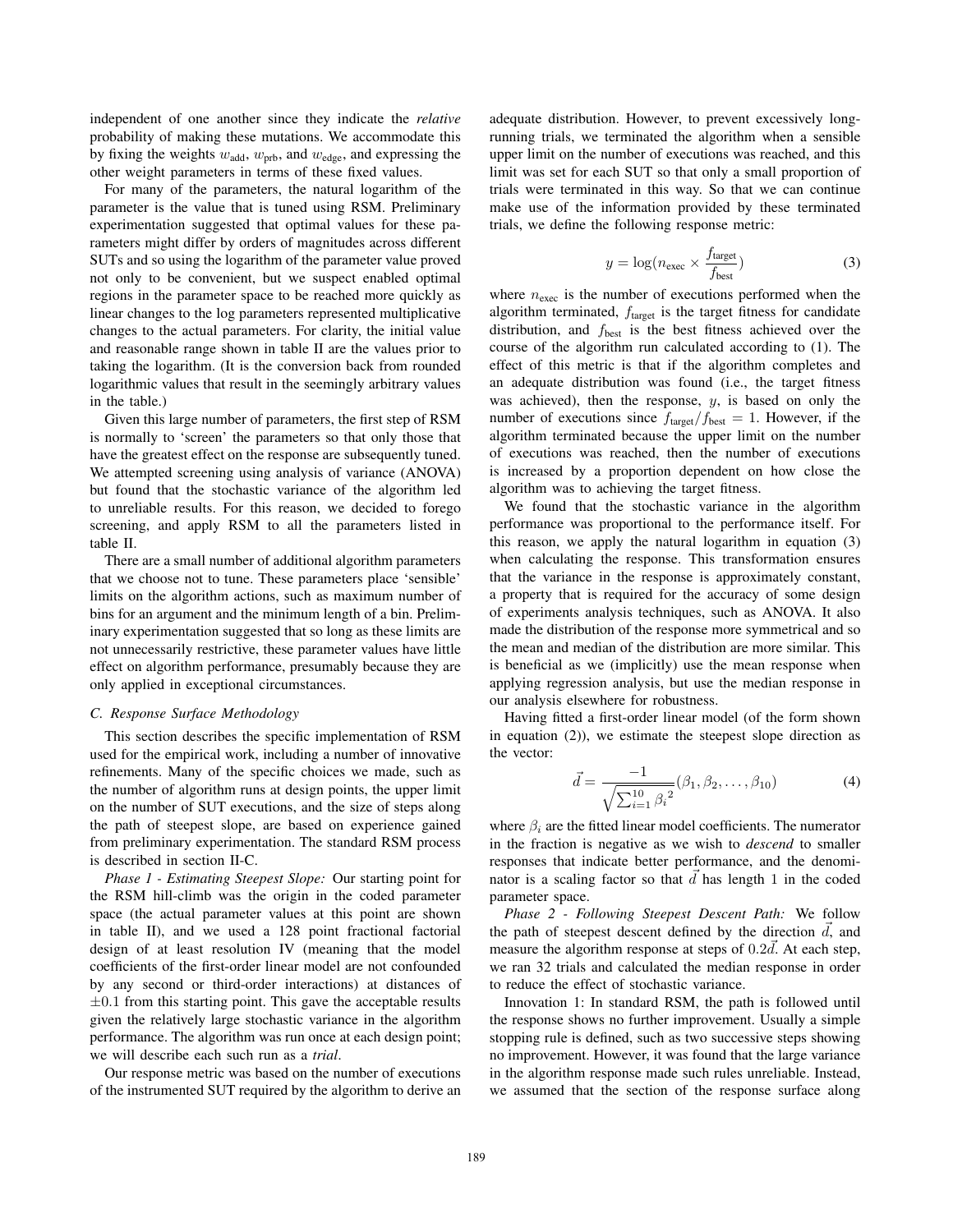| <b>Parameter</b>                                 | Interpretation                  | <b>Starting Point</b> | <b>Reasonable Range</b>     |  |  |
|--------------------------------------------------|---------------------------------|-----------------------|-----------------------------|--|--|
| $x_1 = \log(K)$                                  | no. of input vectors sampled    | 1097 (cArcsin: 403)   | 493-2241 (cArcsin: 181-898) |  |  |
| $x_2 = m$                                        | no. of neighbours evaluated     | 12                    | $2 - 22$                    |  |  |
| $x_3 = \log(w_{\text{bins}}/w_{\text{edge}})$    | mutation group weight: bins     | 4.482                 | 1.000-20.09                 |  |  |
| $x_4 = \log(\rho_{\text{orb}})$                  | bin probability change ratio    | 4.711                 | 1.105-20.09                 |  |  |
| $x_5 = \log(\rho_{\text{len}})$                  | bin length change ratio         | 4.711                 | 1.105-20.09                 |  |  |
| $x_6 = \log(w_{\text{rem}}/w_{\text{add}})$      | mutation weight: remove edge    | 1.000                 | $0.667 - 1.500$             |  |  |
| $x_7 = \log(w_{\rm{sol}}/w_{\rm{orb}})$          | mutation weight: split bin      | 1.000                 | $0.667 - 1.500$             |  |  |
| $x_8 = \log(w_{\text{ioi}}/w_{\text{prb}})$      | mutation weight: join bin       | 1.000                 | $0.667 - 1.500$             |  |  |
| $x_9 = \log(w_{\text{len}}/w_{\text{prb}})$      | mutation weight: bin length     | 1.000                 | $0.667 - 1.500$             |  |  |
| $x_{10} = \log(w_{\text{drct}}/w_{\text{bins}})$ | mutation group weight: directed | 0.606                 | $0.135 - 2.718$             |  |  |

TABLE II ALGORITHM PARAMETERS TO BE TUNED



Fig. 1. Example of a cubic curve (dashed line) fitted to the median algorithm response at steps along the steepest descent path. At each step, the response of 32 trials is illustrated using a boxplot.

the path followed a smooth cubic curve. Having measured the response at the first 8 steps along the path, a cubic curve is fitted to the median response at each point. If the cubic indicated a minimum somewhere along the path travelled so far *and* a visual inspection suggested that the minimum was not unreliable because the fit of the curve to the median responses was poor, or because the minimum was close to the last point in the path, then no further steps on the path need be considered. Otherwise, further batches of 4 steps were measured, until the cubic fit demonstrated a minimum. By fitting a cubic across all points on the steepest descent path we avoid erroneous termination of the descent owing to algorithm responses that are, by chance, abnormally high at one or two points on the path. A further advantage is that the cubic curved can be used to estimate the minimum at a position *in between* the points sampled along the path: in standard RSM, the estimate of the minimum would be *at* rather than *between* the points.

An example of this innovation, taken from the application of RSM to tuning the algorithm DM- for the SUT bestMove, is shown in figure 1. This figure shows 12 steps: the starting point as step 0 and subsequent steps along the path of steepest descent. The response from the 32 algorithm trials run at each step are illustrated using a boxplot: the rectangular box is drawn between the first and third quartiles of the responses (and so the box height is the interquartile range), and the line across the box is the median response. (The 'whiskers' either side extend to the farthest data point up to 1.5 times the interquartile range from the box edges, and any 'outliers' beyond the whiskers are plotted as individual crosses.) The fitted cubic curve is shown as a dashed line. In this example, the curve predicts at minimum response at 6.6 step units from the starting point. More traditional stopping rules might have indicated stopping at step 3 (the next step shows an increase in the response), or step 5 (the next two steps show an increase in the response).

Innovation 2: A second innovation was in our handling of integer-valued parameters along the descent path. When the coded points along the path are converted to actual parameters, the value must be rounded if the parameter is an integer. When the parameter takes small integer values, this might lead to inconsistent steps along the path. For example, the sequence of real-numbered parameter steps 3.1, 4.3, 5.5, 6.7, 7.9 may be rounded to 3, 4, 6, 7, 8, with an inconsistent gap of 2 between the second and third steps, but 1 between the others. This is likely to create artefacts in the curve along the path, leading to inaccurate fitting of the cubic. In order to reduce this effect, when setting the parameter values for the sample of 32 algorithm trials at a step along the path, we *probabilitiscally* round up *or* down, with the probability of rounding up being given by the fractional part of unrounded parameter value. Thus, considered across the all 32 trials run at this point, the *average* value of the parameter is close to the intended realnumbered value.

*Further Iterations:* We choose to perform only two iterations in total of phase 1 (slope estimation) and phase 2 (path following). Since our objective is to find 'good' (near-optimal) parameters, rather than to find the absolute optimal parameters, there is no need for further iterations. We might have used only one iteration, but by using a second iteration we guard against a situation where, by chance, our initial point is in a relatively flat area of the response surface and so the path of steepest descent may show little improvement. In standard RSM, a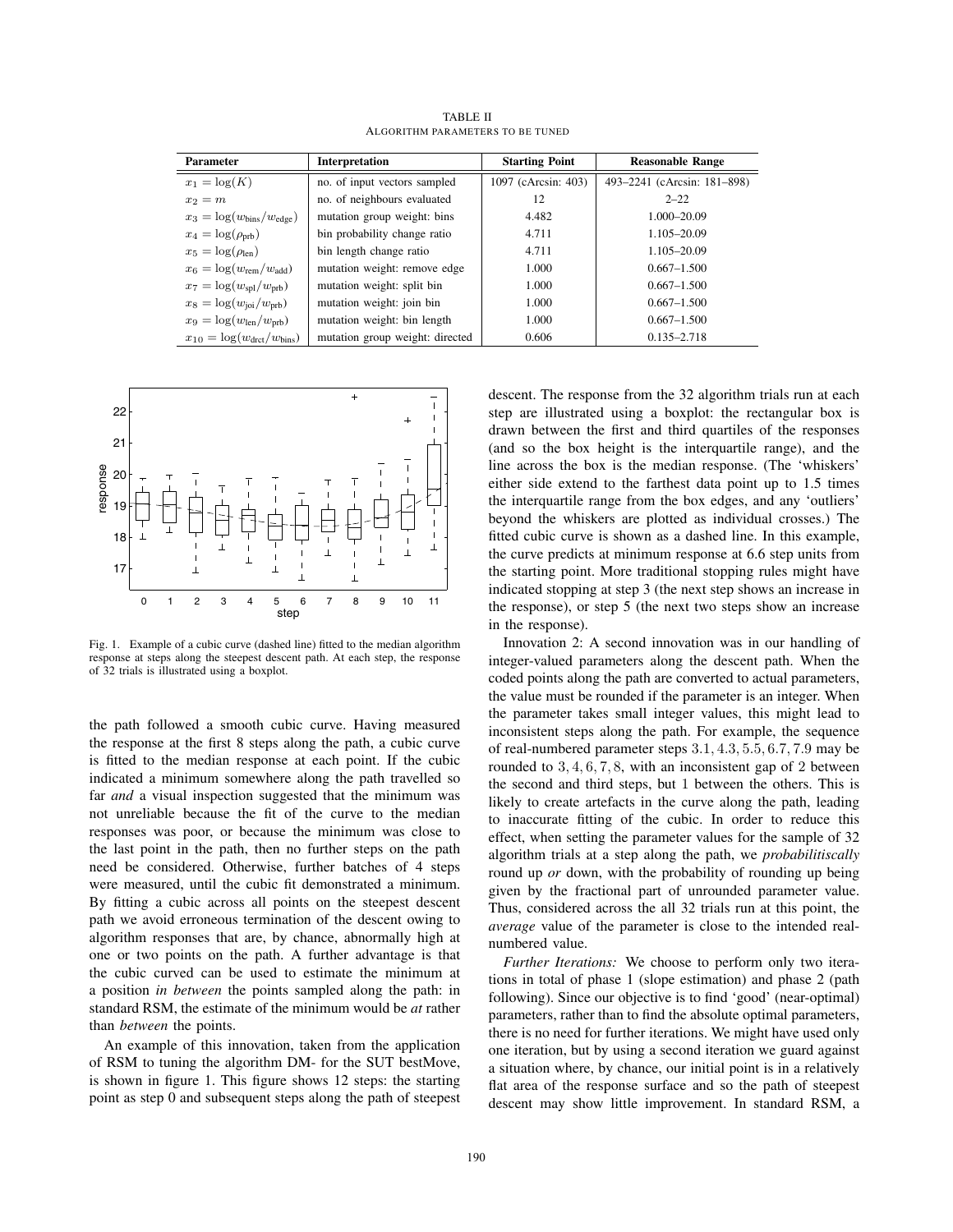final phase of regression analysis is used to fit a second (or higher) order linear model to the response surface in order to accurately estimate the global optimum, but we omit this phase for the same reason.

## *D. Algorithm Comparison*

*1) Evaluation of Directed Mutation:* In order to test the hypothesis, the performance of the algorithms DM- and DM+ is compared by running a sample of 64 algorithm runs (each with a different random seed) at the 'good' parameter settings predicted by the RSM tuning process for each SUT.

The multiple runs allow the statistical significance of any difference to be assessed using a hypothesis test. We apply the non-parametric Mann-Whitney-Wilcoxon or 'rank-sum' test [22] for which the null hypothesis for the rank-sum test is that the samples are from the same distribution. The use of a nonparametric test avoids the need to show that the distribution of the algorithm performance has a Gaussian distribution as would be required by its parametric equivalent, the two-sample  $t$ -test. We apply the rank-sum test at the 5% significance level.

It is possible to demonstrate a significant difference between any two algorithms that do not have identical performance, given a sufficiently large sample size. Since we do not know in advance if our chosen sample size of 64 is too large in this way, we guard against this possibility by also applying a test of the effect size, i.e. of the difference in the algorithm performance in comparison to the inherent stochastic variability of the algorithm. We use the non-parametric Vargha-Delaney  $A$ -test [23] which has an intuitive interpretation: the  $A$  statistic is the probability that a single run of the first algorithm (with a random choice of pseudo-random number generator seed) returns a response that it higher than a single run of the second algorithm. The  $A$  statistic is calculated easily from the underlying statistic of the 'rank-sum' test and takes a value between 0 and 1. We will require a 'medium' or 'large' effect size, which Vargha and Delaney suggest are indicated by values of the A statistic less than 0.36 *or* greater than 0.64.

*2) Evaluation of RSM Tuning Effectiveness:* To provide an assessment of the effectiveness of RSM tuning process, we use the same tests of statistical significance and effect size on the untuned and tuned versions of both the DM- and DM+. The untuned parameter settings are the 'starting point' values in table II, and the tuned parameter settings are those predicted by RSM. As above, a sample of 64 algorithm runs was performed for each combination of algorithm and SUT at the untuned and tuned parameter settings.

#### *E. Materials*

The search algorithm was written in C++ and built using gcc, version 4.4.4. Pseudo-random numbers were generated using the Mersenne twister (mt19937) implementation in the GNU Scientific Library, version 1.13 [21], with seeds obtained from random.org [24].

Algorithm trials were run on a grid cluster using the Sun Grid Engine. The cluster operating system was a customised version of Slackware Linux, kernel version 2.6.34.1-x86\_64.

TABLE III COMPARISON OF ALGORITHM PERFORMANCE WITHOUT (DM-) AND WITH (DM+) DIRECTED MUTATION

| <b>SUT</b>          | bestMove      | nsichneu     | cArcsin      | FCT3         |  |
|---------------------|---------------|--------------|--------------|--------------|--|
| median performance  |               |              |              |              |  |
| DM-                 | 18.34         | 15.29        | 15.28        | 17.60        |  |
| $DM+$               | 16.69         | 14.91        | 13.76        | 15.95        |  |
| rank-sum p-value    | $<\!10^{-21}$ | ${<}10^{-3}$ | $< 10^{-18}$ | $< 10^{-14}$ |  |
| Vargha-Delaney A    | 0.992         | 0.683        | 0.963        | 0.908        |  |
| improvement factor  | 5.21          | 1.46         | 4.57         | 5.21         |  |
| median run time (s) |               |              |              |              |  |
| DM-                 | 944.9         | 110.9        | 14.8         | 563.9        |  |
| $DM+$               | 179.4         | 76.3         | 2.7          | 111.7        |  |
| improvement factor  | 5.27          | 1.45         | 5.48         | 5.05         |  |

Matlab R2010b was used to generate experimental designs and perform the statistical analysis of results.

# VI. RESULTS AND ANALYSIS

# *A. Evaluation of Directed Mutation*

The results of comparing algorithm performance with and without directed mutation are summarised<sup>3</sup> in table III. The performance measure considered in the first four rows of the table is the metric defined in equation (3), and is broadly equivalent to the *natural logarithm* of the number of executions of the instrumented SUT made by the algorithm.

For all four SUTs, the performance of the algorithm DM+ (which uses directed mutation) is better than the algorithm DM- (which does not). The rank-sum test shows that the differences are statistically significant (p-values  $< 0.05$ ), and the Vargha-Delaney test shows that the effect size is in all cases better than medium ( $A > 0.64$ ), and for three of the SUTs, is very large indeed.

Since the performance measure is the logarithm of the number of executions, the differences in the response metric actually relate to ratios in the number of executions. So for example, for bestMove, the difference of  $18.34-16.69=1.65$ is indicative that the directed mutation algorithm requires approximately  $\exp(1.65) \approx 5.21$  times fewer executions of the SUT than the original algorithm. This improvement factor for each algorithm is shown in the fifth row of table III.

Therefore, the results provide strong evidence that, for these four SUTs, the proposed hypothesis is correct: the use of directed mutation results in an algorithm that, on average, requires fewer executions of the instrumented SUT in order to derive an adequate probability distribution.

The hypothesis was expressed in terms of SUT executions as this accounts for the majority of the run time of the algorithm and this value is independent of the performances of the machines used to run experiments. However, our underlying objective is to improve algorithm run time itself, and so we check that this is correspondingly improved using the results

<sup>&</sup>lt;sup>3</sup>The detailed empirical data from which the results in this section are derived is available from: www-users.cs.york.ac.uk/smp/supplemental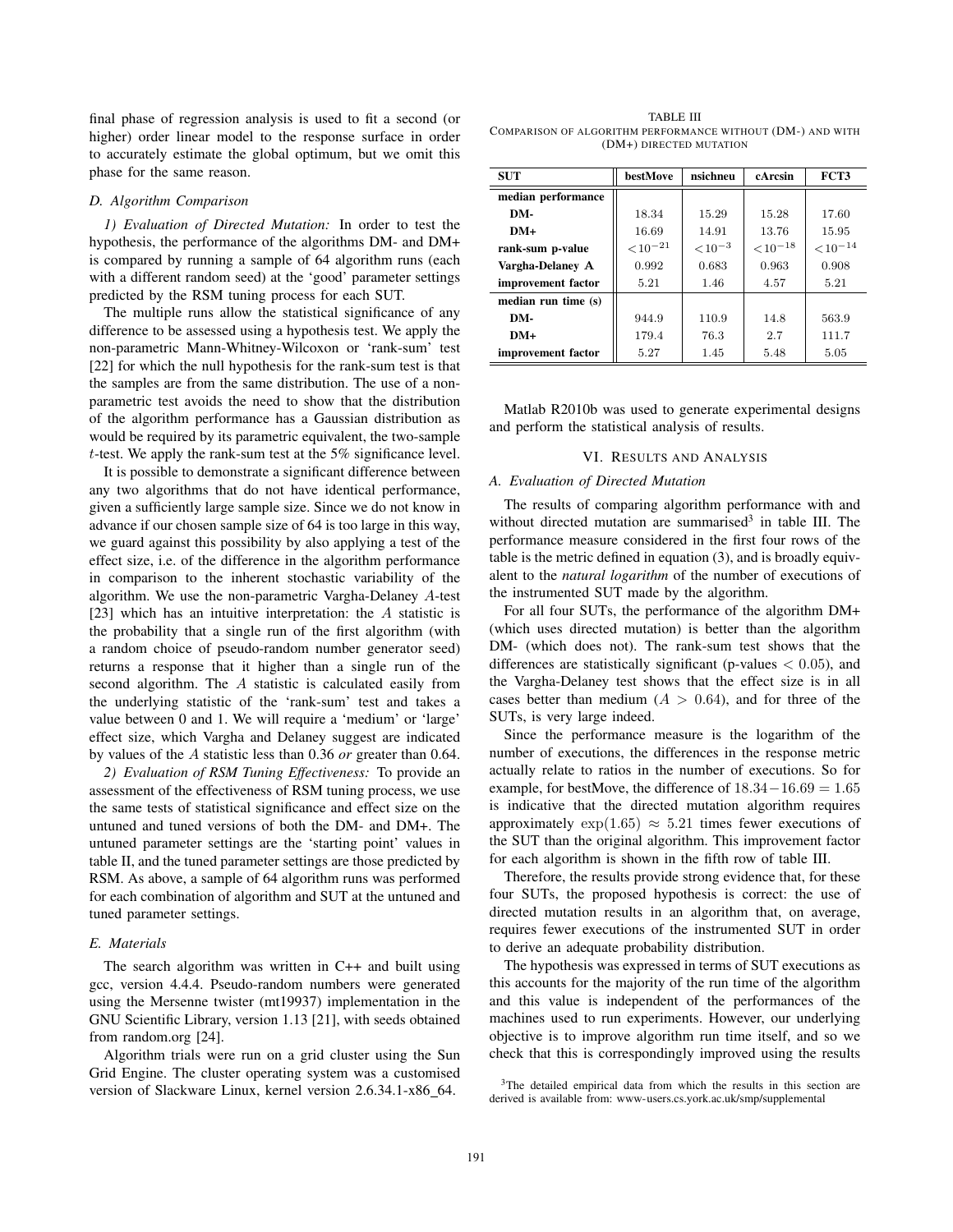shown in the last three rows of table III. The values are the processor run times (in seconds) calculated using the standard C function clock(). It can be seen that the run times show corresponding improvements for algorithm DM+. The multiplicative improvements are shown in the final row of the table. (The host machines making up the grid cluster on which these experiments were run have a variety of processor speeds and memory sizes which make any statistical analysis of these run times unreliable; we present them only as a check on the improvements on performance predicted in terms of the number of SUT executions.)

## *B. Evaluation of RSM*

We reflect on the RSM tuning process in terms of its efficacy, efficiency and objectivity. The context in which we are assessing RSM is its use by researchers in tuning the parameters of search algorithms as part of empirical investigation; we are *not* advocating its use as a part of the practical application of such search algorithms.

*1) Efficacy:* The first four rows of table IV summarise performance of the algorithms before and after tuning using RSM. In seven of the eight cases, RSM tuning results in a statistically significant improvement in performance with effect sizes that are medium or larger. The exception is algorithm DM- for SUT FCT3 for which any improvement is statistically insignificant. This is not necessarily an indication of the ineffectiveness of RSM in tuning the algorithm if, for example, the untuned parameters were, by chance, reasonably close to optimal values.

*2) Efficiency:* The last row of table IV shows the total number of algorithm trials performed while applying the RSM process to each combination of algorithm and SUT. The numbers vary owing to the different distances travelled along the steepest descent path before a minimum is identified. The average number of trials is over 1000, and for algorithms, such as DM+, which can take over 15 minutes to run, this represents an extensive investment in computing time that is only realistic when the researcher has access to affordable grid or cloud resources. It is difficult to assess whether these numbers of trials represent an efficient process without comparison to other tuning techniques such as meta-evolutionary algorithms, and this will be a subject for our future research.

*3) Objectivity:* One reason for our choice of RSM was that we believed it would enable a principled tuning of the algorithms that required few subjective assessments by the experimenter. In practice, this initial belief was supported. The two major subjective decisions we made were:

<sup>∙</sup> The choice of starting point, i.e., the initial algorithm parameter settings. This may have little effect if there is—as RSM assumes—a single optimum reachable by hill-climbing, but if there are multiple local optima, then the starting point may have a significant effect on the outcome. One possibility is to pick a random starting point and/or use a number of different starting points (equivalent in principle to random restart hill climbing).

<sup>∙</sup> The identification of the minimum along the path of steepest decision. We suspect our innovative use of fitting a smooth cubic curve to the responses along the path improved the reliability objectivity of this decision. However, a visual inspection was necessary to check the reliability of any minimum found, and this is currently a subjective decision. The decision could be converted to an objective one by applying a deterministic rule in this situation, perhaps based on a statistic that measured the goodness of fit of the cubic curve to the median responses in order to assess the reliability of the predicted minimum.

Other decisions—such as the mapping of actual to coded parameter values, and the length of steps along the steepest descent path—are common to the tuning of both algorithms and are less of a concern when our objective is to compare algorithms, as it is here, rather than deriving absolutely optimal parameters.

## VII. CONCLUSION

Our primary research objective was to evaluate whether directed mutation improved the performance of search-based statistical testing. Using a principled empirical method, we have evidence that—for four SUTs—directed mutation leads to significantly improved algorithm performance, by a factor of over 5 in some cases. Without an understanding of the effect of SUT characteristics on search-based statistical testing, we cannot extrapolate these results to other SUTs with absolute certainty. However, the range of four SUTs used for the empirical evaluation have contrasting characteristics, and this increases our confidence that the effect of directed mutation is generalisable.

A secondary research objective was to evaluate response surface methodology as a method of tuning algorithm parameters. RSM is shown to be an effective tuning approach: the algorithm performance is significantly improved in the majority of cases. The methodology, in conjunction with our suggested innovations, was a largely objective process and this contributed to a fair evaluation of directed mutation. It is less clear whether this method is more efficient than other tuning approaches, and whether some assumptions of the approach, such as a single optimum, are generally valid. These are questions we will address in future work. Nevertheless, our intention is that the application of RSM described in this paper, and the results we obtained, provide a useful example for other researchers in this field.

In [6], Poulding and Clark identified that not only must search-based statistical testing derive probability distributions that satisfy the adequacy criterion in terms of frequently exercising all structural elements, but also that the distributions should exhibit *diversity* in the test inputs that are sampled from it. In other words, the distribution should return a variety of *different* test inputs that exercise the same structural elements. Without such diversity, the fault-detecting ability of the resultant test sets is reduced. In this paper, we have not considered the impact of directed mutation on the diversity of